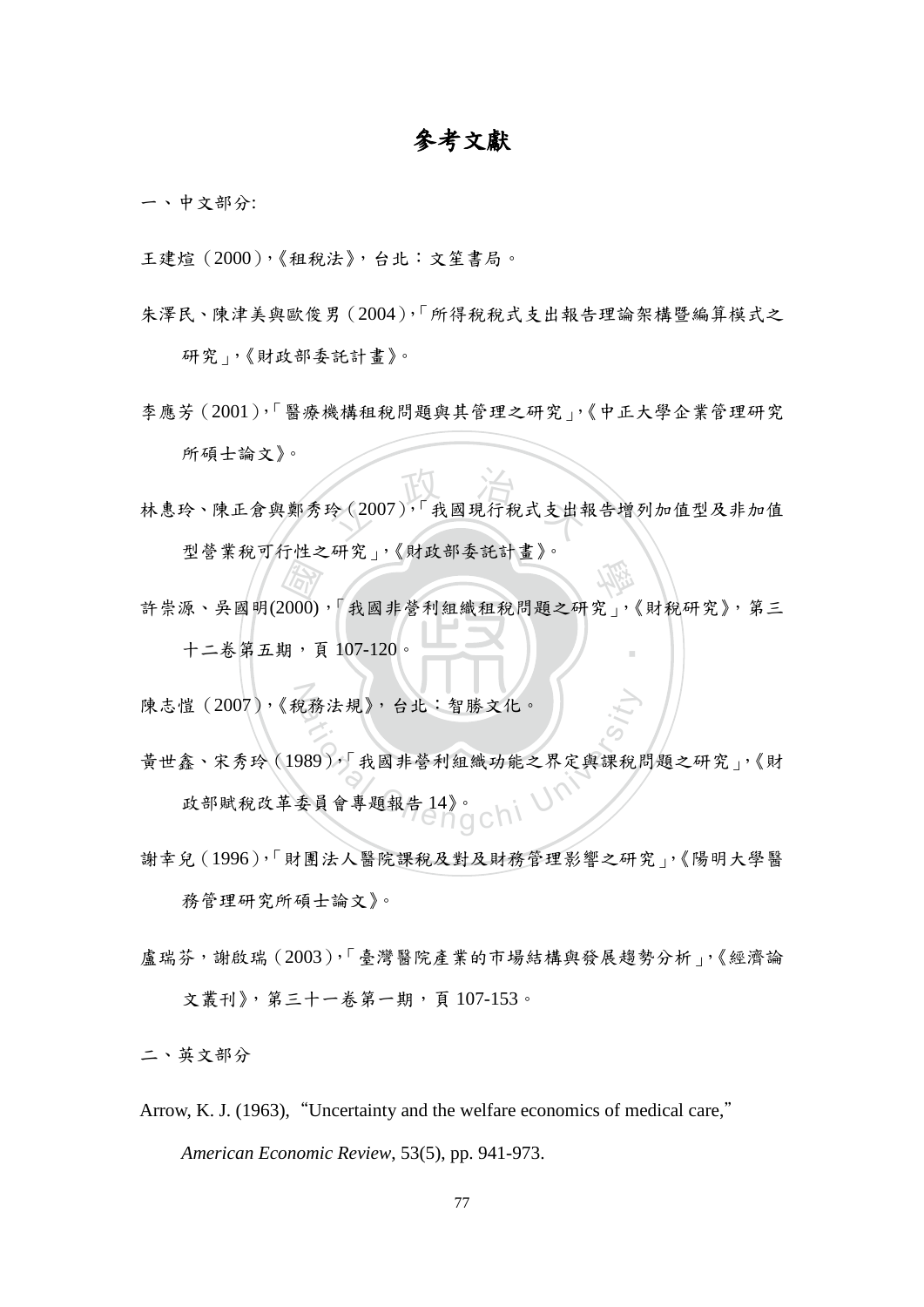- Bittker B. I. and George K. R. (1976), "The exemption of nonprofit organizations from federal income taxation," *Yale Law Journal*, 85(3), pp. 299-358
- Clement, J. P., Smith D. G., and Wheeler J. R. (1994), "What do we want and what do we get from not-for-profit hospitals?" *Hospital and Health Services Administration*, 39, pp. 159-178.
- Folland, S., Goodman, A. C. and Stano M. (1993), in "The ecomomics of health and health care," NJ: Prindce-Hall Inc.
- Gentry, W. N. and Penrod, J. R. (1998), "The tax benefits of not-for-profit hospitals," *NBER Working Paper No. W6435*.
- Goodspeed, T. J. and Daphne A. K. (1993), "The nonprofit sector's capital constraint: does it provide a rationale for the tax exemption granted to nonprofit firms?" *Public Finance Quarterly*, 21(4), pp. 415-433.
- Hansmann, H. (1981), "The rationale for exempting nonprofit organizations from corporate income taxation," *Yale Law Journal*, 91(1), pp. 54-100.
- (1980), "The role of nonprofit enterprise," *Yale Law Journal*, 89(5), pp. 835-898.
- Hsiao, W. (1995), "Abnormal economics in the health sector," *Health Policy* ,32(1-3), pp. 125-139.
- Morrisey, M. A., Wedig G. J., and Hassan M. (1996), "Do nonprofit hospitals pay their way?" *Health Affairs*, 15(4) , pp. 132-143.
- Needleman, J. (2001), "The role of nonprofits in health care," *Journal of Health Politics, Policy and Law*, 26(5), pp. 1113-30.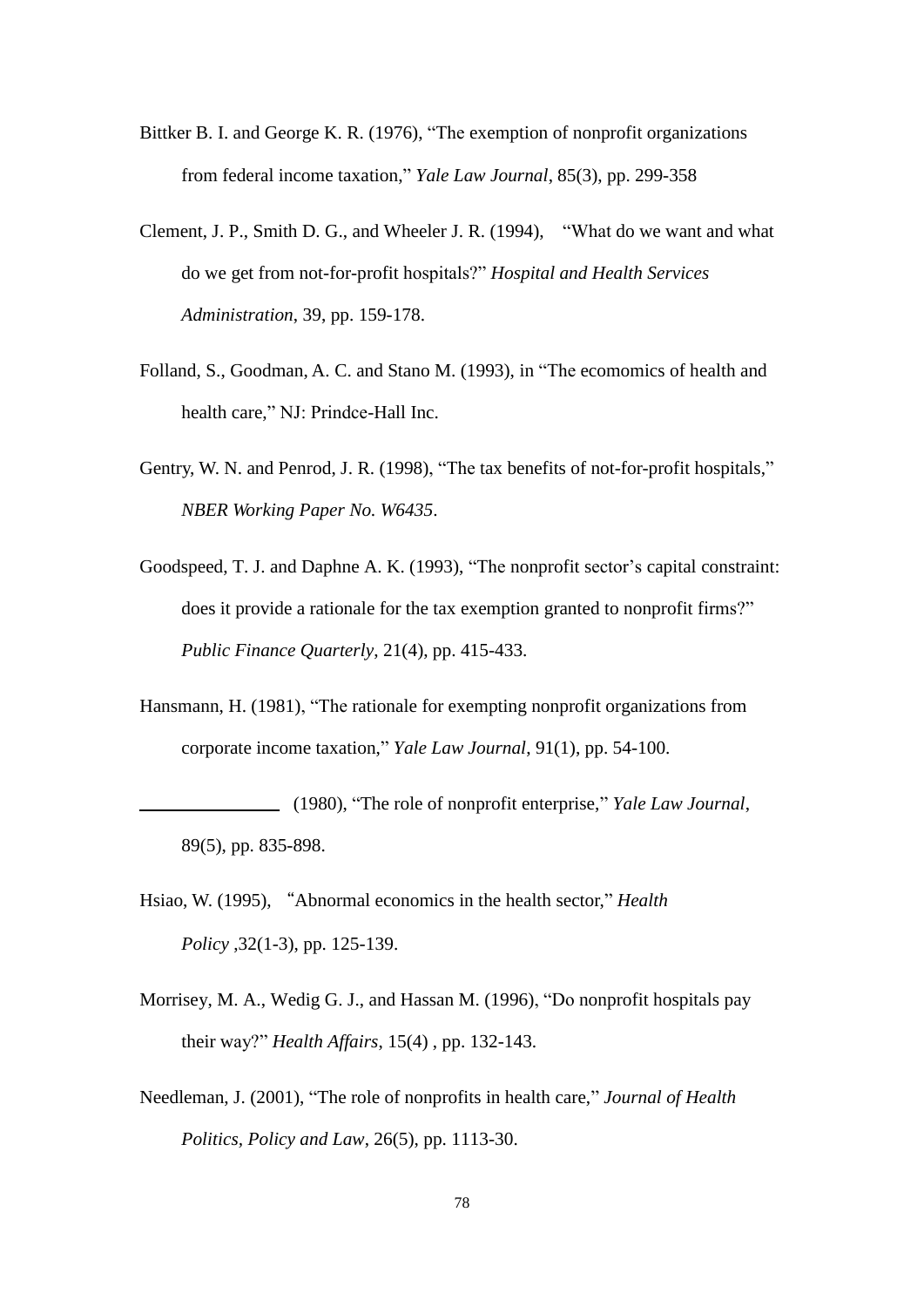- Norton, Edward C., and Douglas O. Staiger.(1994), "How hospital ownership affects access to care for the uninsured." *RAND Journal of Economics*, 25(1), pp. 171-185.
- Omer, T. C. and Yetman, R. J. (2001), "Taxable income management by nonprofit organizations," Available at SSRN: [http://ssrn.com/abstract=294748.](http://ssrn.com/abstract=294748)
- Rose-Ackerman, S. (1996), "Altruism, nonprofits, and economic theory," *Journal of Economic Literature*, pp. 701-728.
- Sanders, S. M. (1995), "The 'Common Sense' of the nonprofit hospital tax exemption: a policy analysis," *Journal of Policy Analysis and Management*, 14(3), pp. 446-466.
- Sloan, F. A. (1998), "Commercialism in nonprofit hospitals," *Journal of Policy Analysis and Management*, 17(2), pp. 234-252.
- Sloan, F. A., Valvona, J., Mullner, R. (1986), "Identifying the issues: A statistical profile," In F.A.Sloan, J. F. Blumstein, & J. M. Perrin (Eds.), *Uncompensated hosptial care: Rights and responsibilities*, Baltimore,Md.: Johns Hopkins University Press.
- Surrey, S. S. and McDaniel P. R. (1985), "International Aspects of Tax Expenditures: A Comparative Study," Kluwer Law and Taxation.
- Thorpe, K. E. (1991), "The social role of not-for-profit organizations: hospital provision of charity care," *Economic inquiry*, 29(3), pp. 472-484.
- Weisbrod, B. A. (1975), "Toward a theory of the voluntary nonprofit sector in a three-sector economy," in: *The Economics of Nonprofit Institutions*, ed. By Rose-Ackerman Susan, New York: Oxford University Press, pp. 21-44.